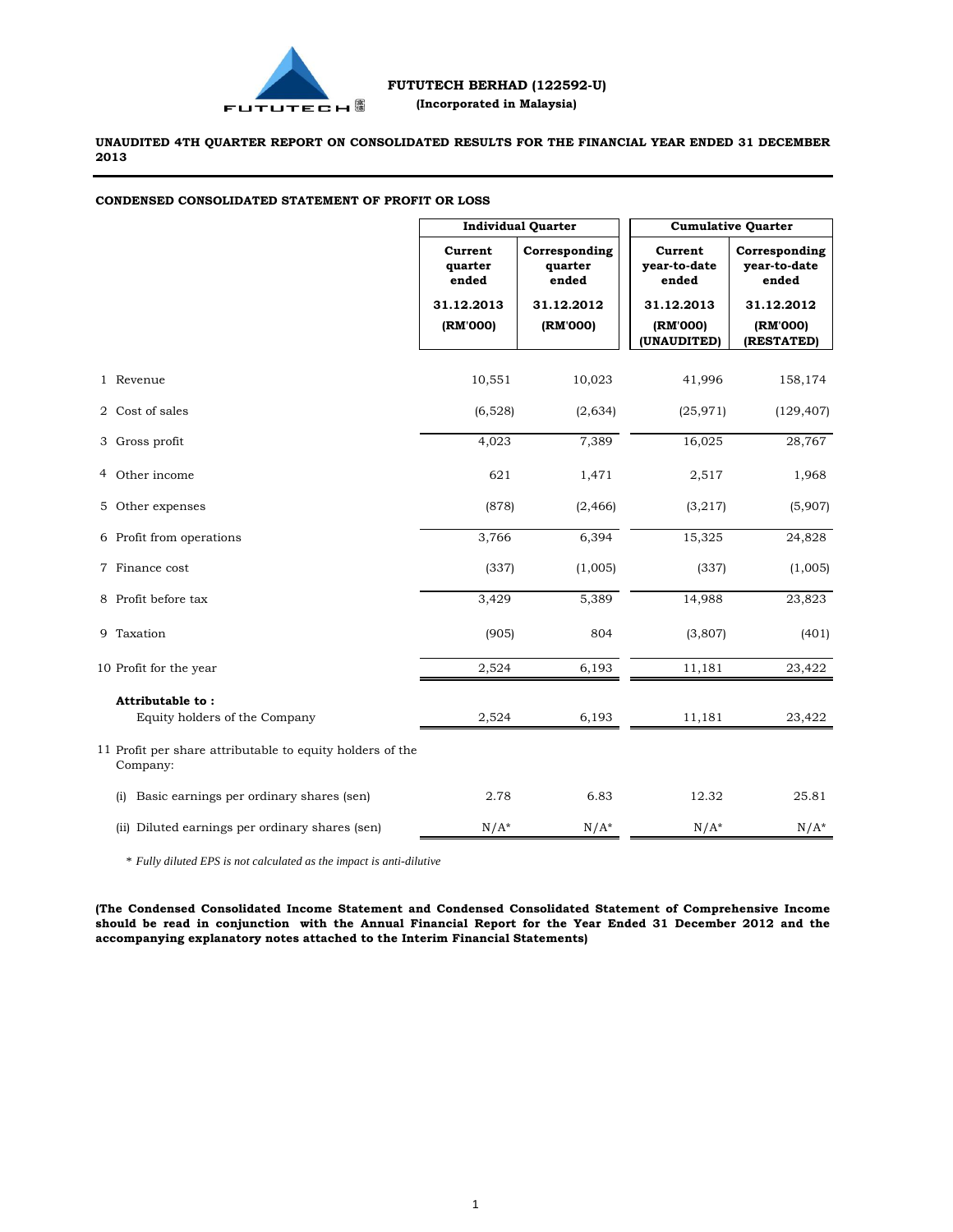

# **FUTUTECH BERHAD (122592-U) (Incorporated in Malaysia)**

# **UNAUDITED 4TH QUARTER REPORT ON CONSOLIDATED RESULTS FOR THE FINANCIAL YEAR ENDED 31 DECEMBER 2013**

**CONDENSED CONSOLIDATED STATEMENT OF PROFIT OR LOSS AND OTHER COMPREHENSIVE INCOME**

|                                                                                       | <b>Individual Quarter</b>   |                                   | <b>Cumulative Quarter</b>        |                                        |
|---------------------------------------------------------------------------------------|-----------------------------|-----------------------------------|----------------------------------|----------------------------------------|
|                                                                                       | Current<br>quarter<br>ended | Corresponding<br>quarter<br>ended | Current<br>year-to-date<br>ended | Corresponding<br>year-to-date<br>ended |
|                                                                                       | 31.12.2013                  | 31.12.2012                        | 31.12.2013                       | 31.12.2012                             |
|                                                                                       | (RM'000)                    | (RM'000)                          | (RM'000)                         | (RM'000)                               |
| 1 Profit for the year                                                                 | 2,524                       | 6,193                             | 11,181                           | 23,422                                 |
| 2 Other Comprehensive Income/(Expense):<br>- Foreign currency translation differences | 11                          | 30                                | (3)                              | 8                                      |
| 3 Total comprehensive income for the year                                             | 2,535                       | 6,223                             | 11,178                           | 23,430                                 |
| Attributable to:                                                                      |                             |                                   |                                  |                                        |
| Equity holders of the Company                                                         | 2,535                       | 6,223                             | 11,178                           | 23,430                                 |

**(The Condensed Consolidated Income Statement and Condensed Consolidated Statement of Comprehensive** Income should be read in conjunction with the Annual Financial Report for the Year Ended 31 December 2012 **and the accompanying explanatory notes attached to the Interim Financial Statements)**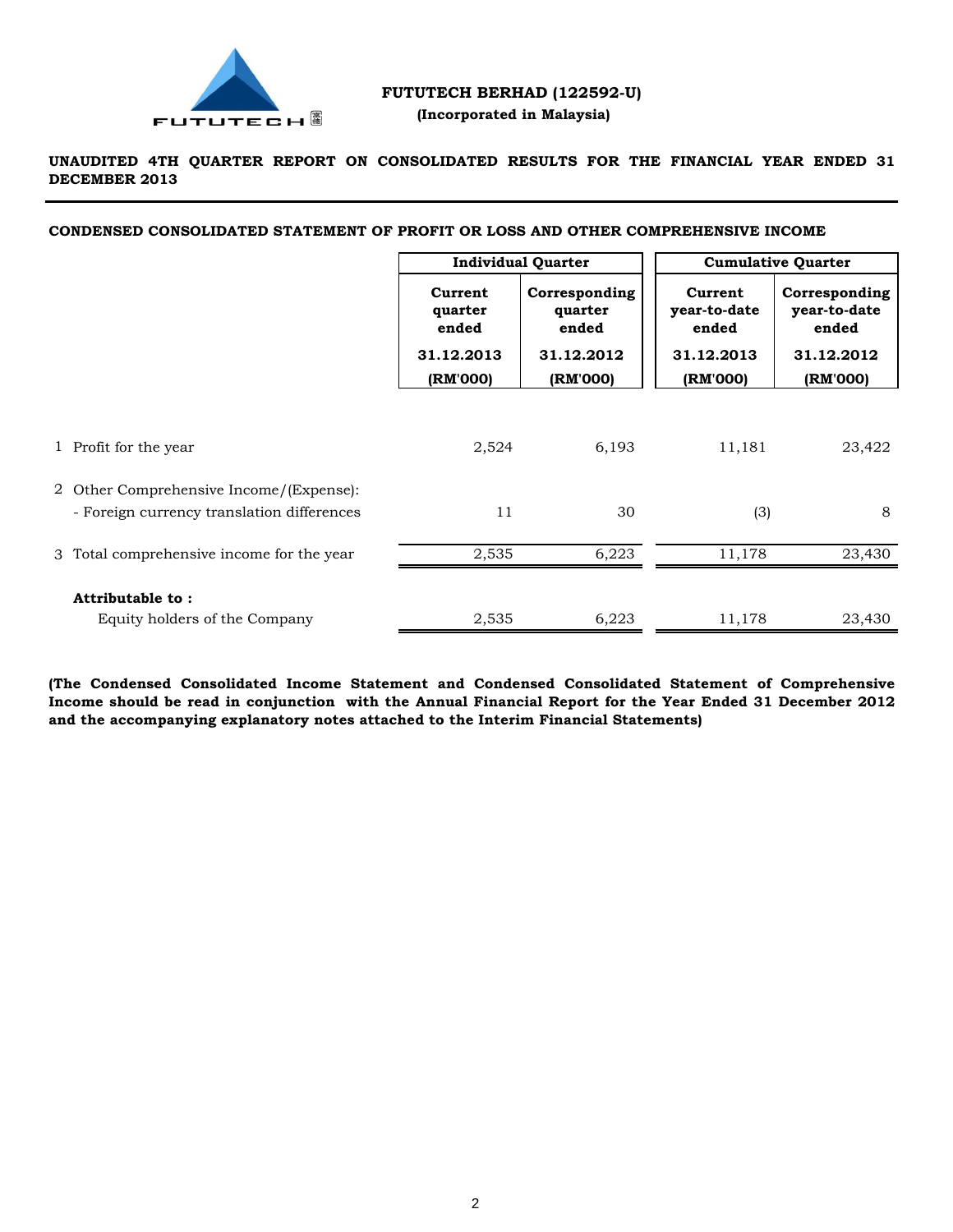

# **UNAUDITED 4TH QUARTER REPORT ON CONSOLIDATED RESULTS FOR THE FINANCIAL YEAR ENDED 31 DECEMBER 2013**

# **CONDENSED CONSOLIDATED STATEMENT OF FINANCIAL POSITION**

|                                                      | As at<br>31.12.2013<br>(RM'000)<br>(UNAUDITED) | As at<br>31.12.2012<br>(RM'000)<br>(AUDITED) |
|------------------------------------------------------|------------------------------------------------|----------------------------------------------|
| <b>ASSETS</b>                                        |                                                |                                              |
| <b>Non Current Assets</b>                            |                                                |                                              |
| Property, Plant and Equipment                        | 6,663                                          | 7,075                                        |
| Other Investments                                    | 43                                             | 43                                           |
| Intangible Assets                                    | 37                                             | 51                                           |
| <b>Trade Debtors</b>                                 | 7,667                                          | 6,854                                        |
| Deferred tax assets                                  | 377                                            | 2,184                                        |
|                                                      | 14,787                                         | 16,207                                       |
| <b>Current Assets</b>                                |                                                |                                              |
| Inventories                                          | 2,769                                          | 2,389                                        |
| Trade Debtors                                        | 10,036                                         | 48,215                                       |
| <b>Property Development Costs</b>                    | 10,607                                         |                                              |
| Other Debtors, Deposits and Prepayments              | 9,959                                          | 2,283                                        |
| Tax Recoverables                                     | 487                                            | 805                                          |
| Cash and Bank Balances                               | 59,114                                         | 60,759                                       |
|                                                      | 92,972                                         | 114,451                                      |
| <b>TOTAL ASSETS</b>                                  | 107,759                                        | 130,658                                      |
|                                                      |                                                |                                              |
| <b>EQUITY AND LIABILITIES</b>                        |                                                |                                              |
| Equity Attributable to Equity Holders of the Company |                                                |                                              |
| Share Capital                                        | 45,369                                         | 45,369                                       |
| Other Reserves                                       | 308                                            | 311                                          |
| <b>Accumulated Profit</b>                            | 35,411                                         | 26,952                                       |
|                                                      | 81,088                                         | 72,632                                       |
| <b>Non Current Liabilities</b>                       |                                                |                                              |
| Trade Payables                                       | 4,433                                          | 3,616                                        |
| Deferred tax liabilities                             | 445                                            |                                              |
| Other Payables                                       |                                                | 20                                           |
|                                                      | 4,878                                          | 3,636                                        |
| <b>Current Liabilities</b>                           |                                                |                                              |
| <b>Trade Payables</b>                                | 7,783                                          | 19,932                                       |
| Other Payables, Accruals and Liabilities             | 14,010                                         | 34,434                                       |
| Provision for Taxation                               |                                                | 24                                           |
|                                                      | 21,793                                         | 54,390                                       |
| <b>Total Liabilities</b>                             | 26,671                                         | 58,026                                       |

Net Assets Per Share (based on ordinary shares of RM0.50 each) (RM)

**(The Condensed Consolidated Statement of Financial Position should be read in conjunction with the Annual Financial Report for the Year Ended 31 December 2012 and the accompanying explanatory notes attached to the Interim Financial Statements)**

0.89 0.80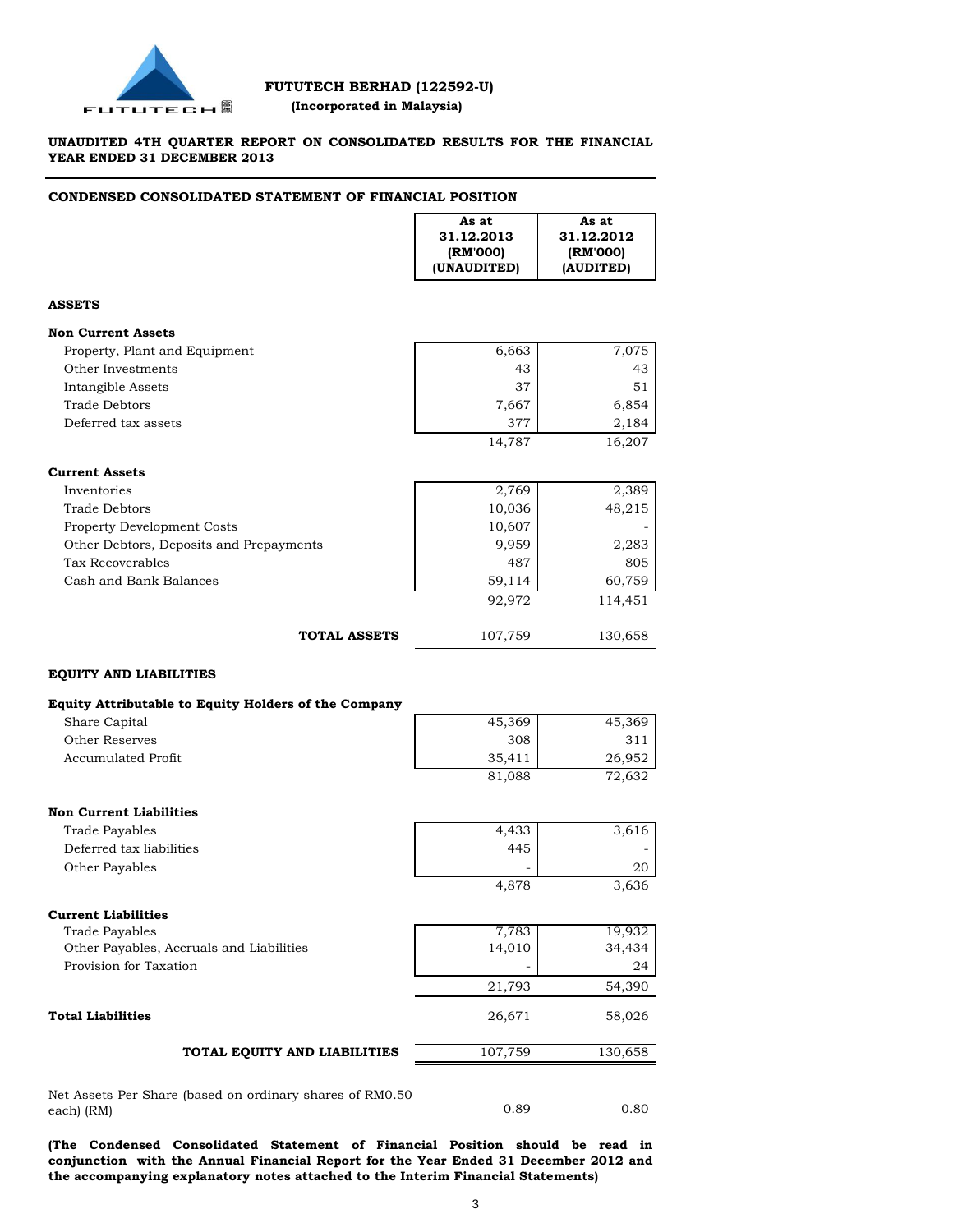

# **FUTUTECH BERHAD (122592-U)**

 **(Incorporated in Malaysia)**

# **UNAUDITED 4TH QUARTER REPORT ON CONSOLIDATED RESULTS FOR THE FINANCIAL YEAR ENDED 31 DECEMBER 2013**

# **CONDENSED CONSOLIDATED STATEMENTS OF CHANGES IN EQUITY**

|                                            | Attributable to Equity Holders of the Company |                                                                                 |                                                |                                      |
|--------------------------------------------|-----------------------------------------------|---------------------------------------------------------------------------------|------------------------------------------------|--------------------------------------|
|                                            | <b>Share Capital</b><br><b>RM'000</b>         | <------ Non-Distributable -------><br>Other<br><b>Reserves</b><br><b>RM'000</b> | Accumulated<br><b>Profits</b><br><b>RM'000</b> | <b>Total Equity</b><br><b>RM'000</b> |
| Balance as at 1 January 2013               | 45,369                                        | 311                                                                             | 26,952                                         | 72,632                               |
| Total Comprehensive Income for the<br>year |                                               | (3)                                                                             | 11,181                                         | 11,178                               |
| Dividend paid during the year              |                                               |                                                                                 | (2, 722)                                       | (2, 722)                             |
| Balance as at 31 December 2013             | 45,369                                        | 308                                                                             | 35,411                                         | 81,088                               |
|                                            |                                               |                                                                                 |                                                |                                      |
| Balance as at 1 January 2012               | 45,369                                        | 303                                                                             | 3,530                                          | 49,202                               |
| Total Comprehensive Income for the<br>year |                                               | 8                                                                               | 23,422                                         | 23,430                               |
| Balance as at 31 December 2012             | 45,369                                        | 311                                                                             | 26,952                                         | 72,632                               |

**(The Condensed Consolidated Statements of Changes in Equity should be read in conjunction with the Annual Financial Report for the Year Ended 31 December 2012 and the accompanying explanatory notes attached to the Interim Financial Statements)**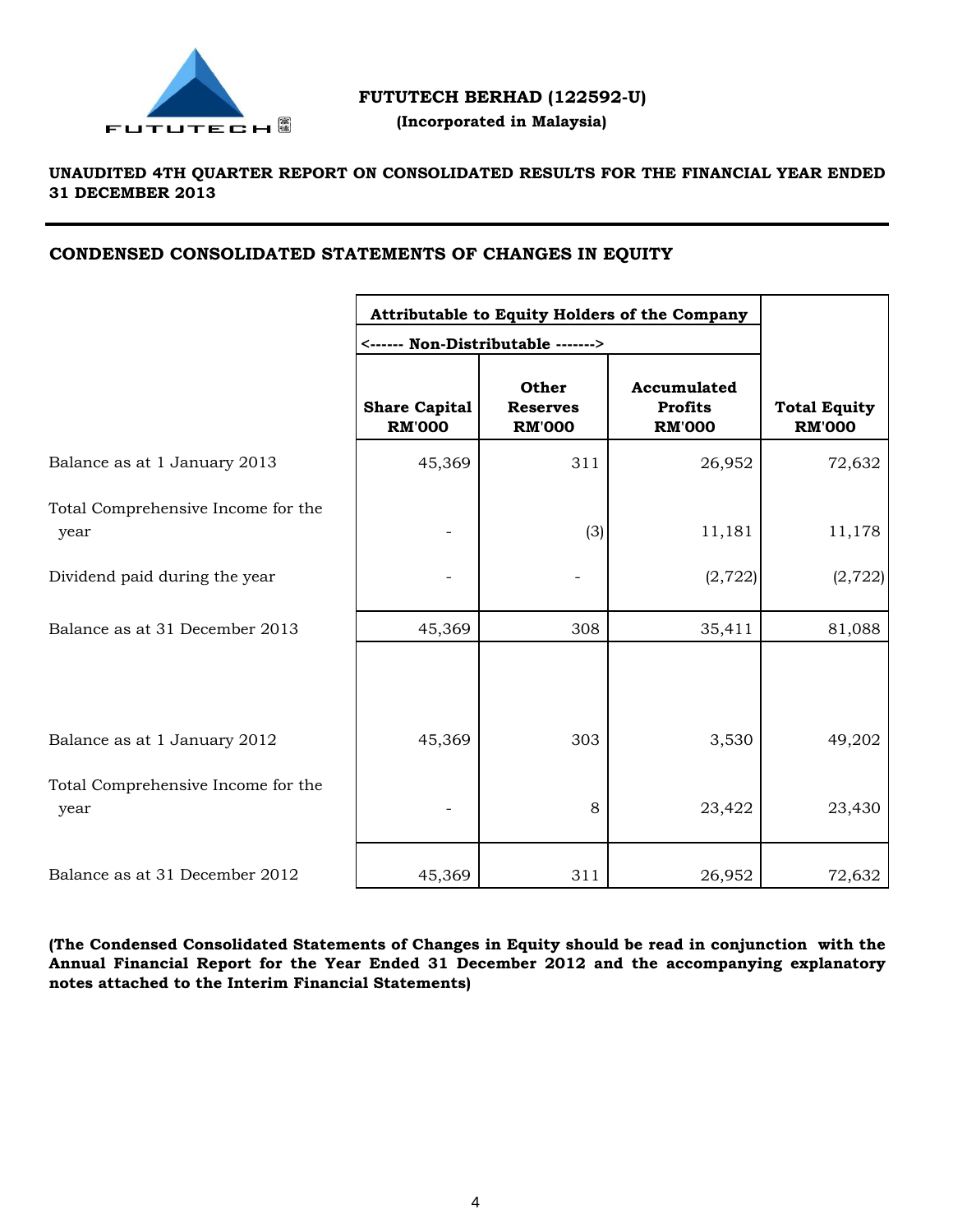

# **FUTUTECH BERHAD (122592-U)**

# **(Incorporated in Malaysia)**

# **UNAUDITED 4TH QUARTER REPORT ON CONSOLIDATED RESULTS FOR THE FINANCIAL YEAR ENDED 31 DECEMBER 2013**

# **CONDENSED CONSOLIDATED CASHFLOW STATEMENT**

|                                                                 | Current<br>year-to-date<br>ended<br>31.12.2013 | Corresponding<br>year-to-date<br>ended<br>31.12.2012 |
|-----------------------------------------------------------------|------------------------------------------------|------------------------------------------------------|
|                                                                 | (RM'000)                                       | (RM'000)                                             |
| CASH FLOWS FROM OPERATING ACTIVITIES                            |                                                |                                                      |
| Profit before tax                                               | 14,988                                         | 23,823                                               |
| Adjustment for:                                                 |                                                |                                                      |
| Amortisation and depreciation of property, plant and equipments | 1,077                                          | 1,298                                                |
| Non-cash items                                                  | (1, 353)                                       | 397                                                  |
| Operating Profit Before Working Capital Changes                 | 14,712                                         | 25,518                                               |
| Changes in working capital :                                    |                                                |                                                      |
| Net change in operating assets                                  | 23,680                                         | 5,554                                                |
| Net change in operating liabilities                             | (37,068)                                       | 16,746                                               |
| Net Cash Generated From Operations                              | 1,324                                          | 47,818                                               |
| Income tax paid                                                 | (1,739)                                        | (1,801)                                              |
| Income tax refunded                                             | 480                                            | 518                                                  |
| Interest received                                               | 1,754                                          | 790                                                  |
| Net Cash Generated From Operating Activities                    | 1,819                                          | 47,325                                               |
| CASH FLOW FROM INVESTING ACTIVITY                               |                                                |                                                      |
| Acquisition of property, plant and equipments                   | (739)                                          | (226)                                                |
| Net Cash Used In Investing Activity                             | (739)                                          | (226)                                                |
| CASH FLOW FROM FINANCING ACTIVITY                               |                                                |                                                      |
| Dividend paid during the year                                   | (2, 722)                                       |                                                      |
| NET (DECREASE)/INCREASE IN CASH AND CASH EQUIVALENTS            | (1,642)                                        | 47,099                                               |
| EFFECT OF EXCHANGE RATE CHANGES                                 | (3)                                            | 8                                                    |
| CASH AND CASH EQUIVALENTS AT BEGINNING OF YEAR                  | 60,759                                         | 13,652                                               |
| CASH AND CASH EQUIVALENTS AT END OF YEAR                        | 59,114                                         | 60,759                                               |

**(The Condensed Consolidated Cashflow Statements should be read in conjunction with the Annual Financial Report for the Year Ended 31 December 2012 and the accompanying explanatory notes attached to the Interim Financial Statements)**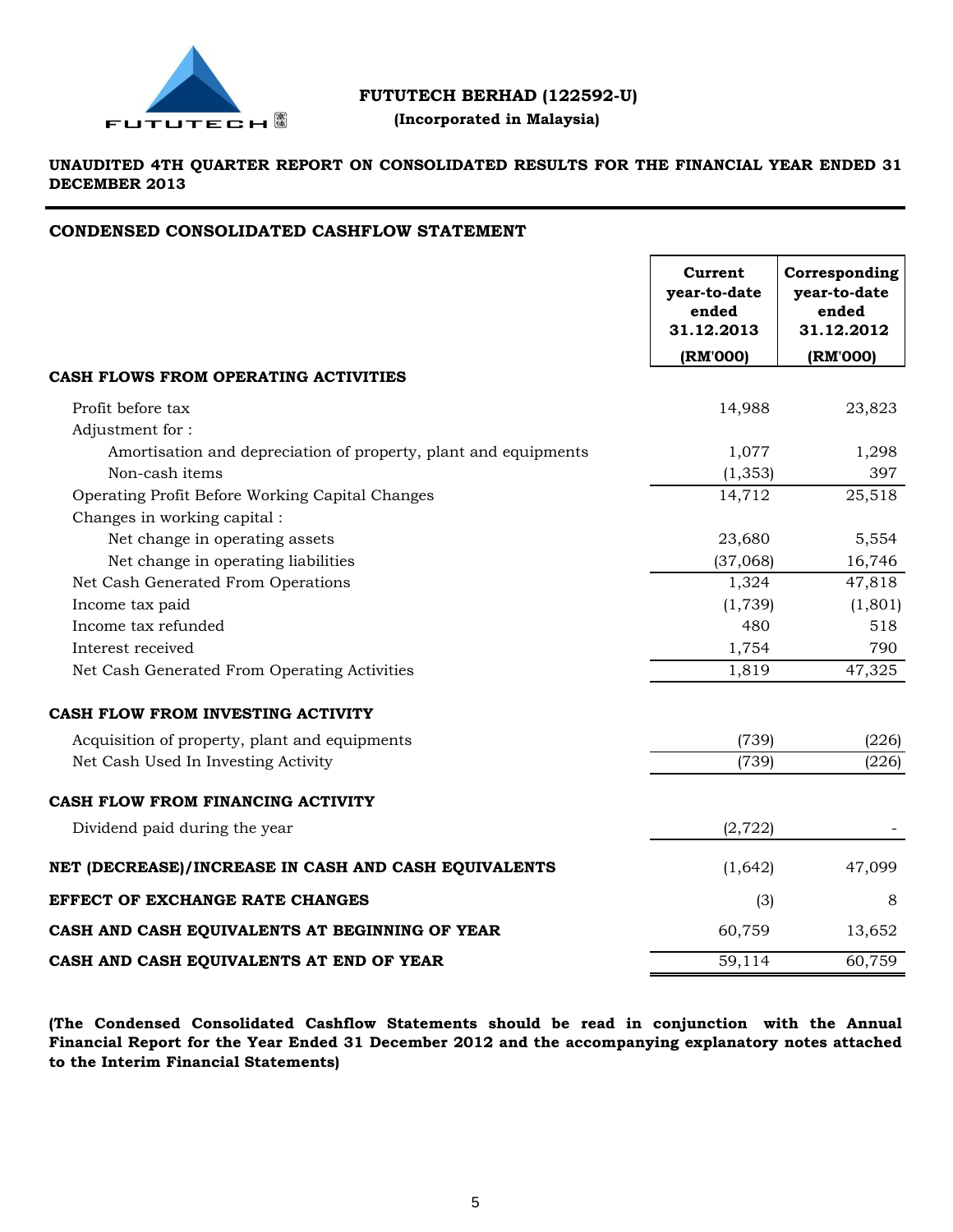

 **(Incorporated in Malaysia)**

# **UNAUDITED 4TH QUARTER REPORT ON CONSOLIDATED RESULTS FOR THE FINANCIAL YEAR ENDED 31 DECEMBER 2013**

# **INFORMATION REQUIRED BY MALAYSIAN FINANCIAL REPORTING STANDARD (MFRS) 134**

### **A1. Corporate Information**

Fututech Berhad is a public limited company incorporated and domiciled in Malaysia, and is listed on the Bursa Malaysia Securities Berhad. The registered office is located at 802, 8th Floor, Block C, Kelana Square, 17 Jalan SS7/26, 47301 Petaling Jaya, Selangor. The principal place of business is located at No.1 (2nd Floor) Bangunan One Wangsa, Jalan Wangsa Permai, Taman Wangsa Permai, 52200 Kuala Lumpur.

### **A2. Malaysian Financial Reporting Standards ("MFRS")**

These condensed consolidated interim financial statements, for the year ended 31 December 2013, have been prepared in accordance with MFRS 134, Interim Financial Reporting and paragraph 9.22 of the Listing Requirements of Bursa Malaysia Securities Berhad. These condensed consolidated interim financial statements also comply with IAS 34 Interim Financial Reporting issued by the International Accounting Standard Board.

These condensed consolidated interim financial statements have been prepared by applying accounting policies and method of computation consistent with those used in the preparation of the audited financial statements of the Group as at 31 December 2012, except for the adoption of the following new and revised Standards and Amendments.

|             |                                                                                                                                 | Effective for annual period |
|-------------|---------------------------------------------------------------------------------------------------------------------------------|-----------------------------|
| Description |                                                                                                                                 | beginning on or after       |
| MFRS 7      | Financial Instruments : Disclosures [Amendments]<br>relating to Mandatory Effective Date of MFRS 9 and<br>Transition Disclosure | 1 March 2012                |
| MFRS 7      | Financial instruments : Disclosures [Amendments]<br>relating to Disclosures - Offsetting Financial Assets and<br>Liabilities    | 1 January 2013              |
| MFRS 10     | Consolidated Financial Statements                                                                                               | 1 January 2013              |
| MFRS 10     | Consolidated Financial Statements<br>[Amendments]                                                                               |                             |
|             | relating to Transition Guidance                                                                                                 | 1 January 2013              |
| MFRS 11     | Joint Arrangements                                                                                                              | 1 January 2013              |
| MFRS 11     | Joint Arrangements [Amendments relating to Transition                                                                           |                             |
|             | Guidancel                                                                                                                       | 1 January 2013              |
| MFRS 12     | Disclosures of Interests in Other Entities                                                                                      | 1 January 2013              |
| MFRS 12     | Disclosures of Interests in Other Entities [Amendments]                                                                         |                             |
|             | relating to Transition Guidance]                                                                                                | 1 January 2013              |
|             | MFRS 13 Fair Value Measurement                                                                                                  | 1 January 2013              |
|             | MFRS 101 Presentation of Financial Statements [Amendments<br>to Presentation<br>of<br>Items<br>of<br>Other<br>relating          |                             |
|             | Comprehensive Income                                                                                                            | 1 July 2012                 |
|             | MFRS 119 Employee Benefits [IAS 19 as amended by IASB in June 2011]                                                             | 1 January 2013              |
|             | MFRS 127 Separate Financial Statements [IAS 27 as amended by                                                                    |                             |
|             | IASB in May $2011$                                                                                                              | 1 January 2013              |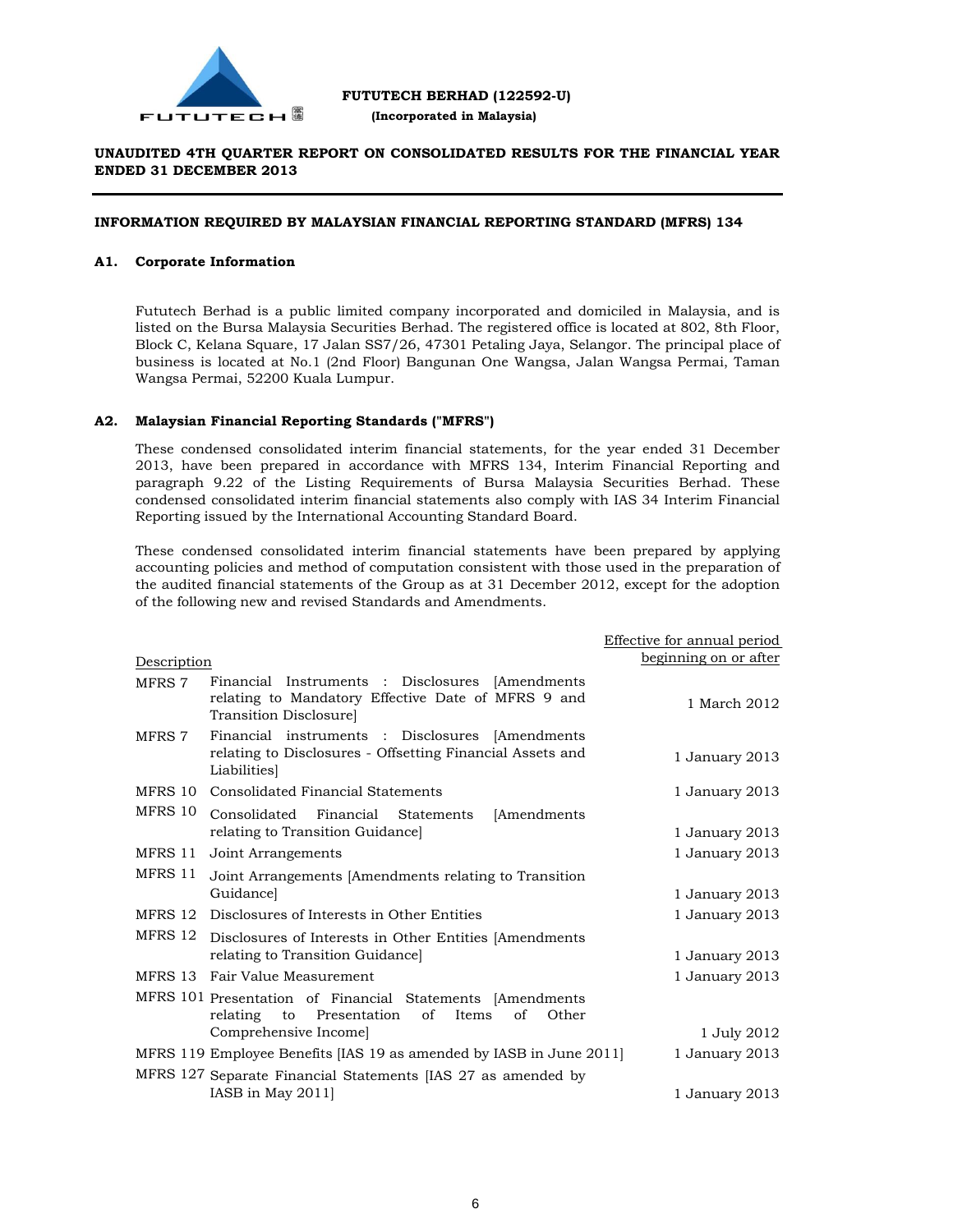

# **FUTUTECH BERHAD (122592-U)**

 **(Incorporated in Malaysia)**

# **UNAUDITED 4TH QUARTER REPORT ON CONSOLIDATED RESULTS FOR THE FINANCIAL YEAR ENDED 31 DECEMBER 2013**

# **A2. Malaysian Financial Reporting Standards ("MFRS") (cont'd)**

|                                                                                                 | Effective for annual period |
|-------------------------------------------------------------------------------------------------|-----------------------------|
| Description                                                                                     | beginning on or after       |
| MFRS 128 Investments in Associates and Joint Ventures [IAS 28<br>as amended by IASB in May 2011 | 1 January 2013              |
| Amendments to MFRS contained in the document entitled Annual                                    |                             |
| Improvements 2009 - 2011 cycle                                                                  | 1 January 2013              |

The adoption of abovementioned Standards and Amendments does not have material impact on the financial statements of the Group and of the Company excepts for more extensive disclosures in the financial statements.

# **A3. Audit Report**

The audited financial statements for the preceding financial year ended 31 December 2012 were not subject to any qualification.

# **A4. Seasonal or Cyclical Factors**

The principal business operations of the Group are not significantly affected by any seasonal or cyclical factors.

# **A5. Unusual Items**

There were no unusual items in the current quarter under review and financial year that affecting the assets, liabilities, equity, net income or cashflow of the Group.

### **A6. Changes in Estimates**

There were no significant changes in estimates that have a material effect to the current quarter under review and the financial year.

# **A7. Debt and Equity Securities**

There were no other issuance or repayment of debt and equity securities, share buy-backs, share cancellations, shares held as treasury shares and resale of treasury shares by the Group during the financial year.

# **A8. Dividends Paid**

On 19 November 2013, the Board of Directors has approved an interim dividend of 8% per ordinary share (based on ordinary share of RM0.50 each), less taxation of 25%, in respect of the financial year ending 31 December 2013. The total net amount of RM2.72 million was paid on 13 December 2013.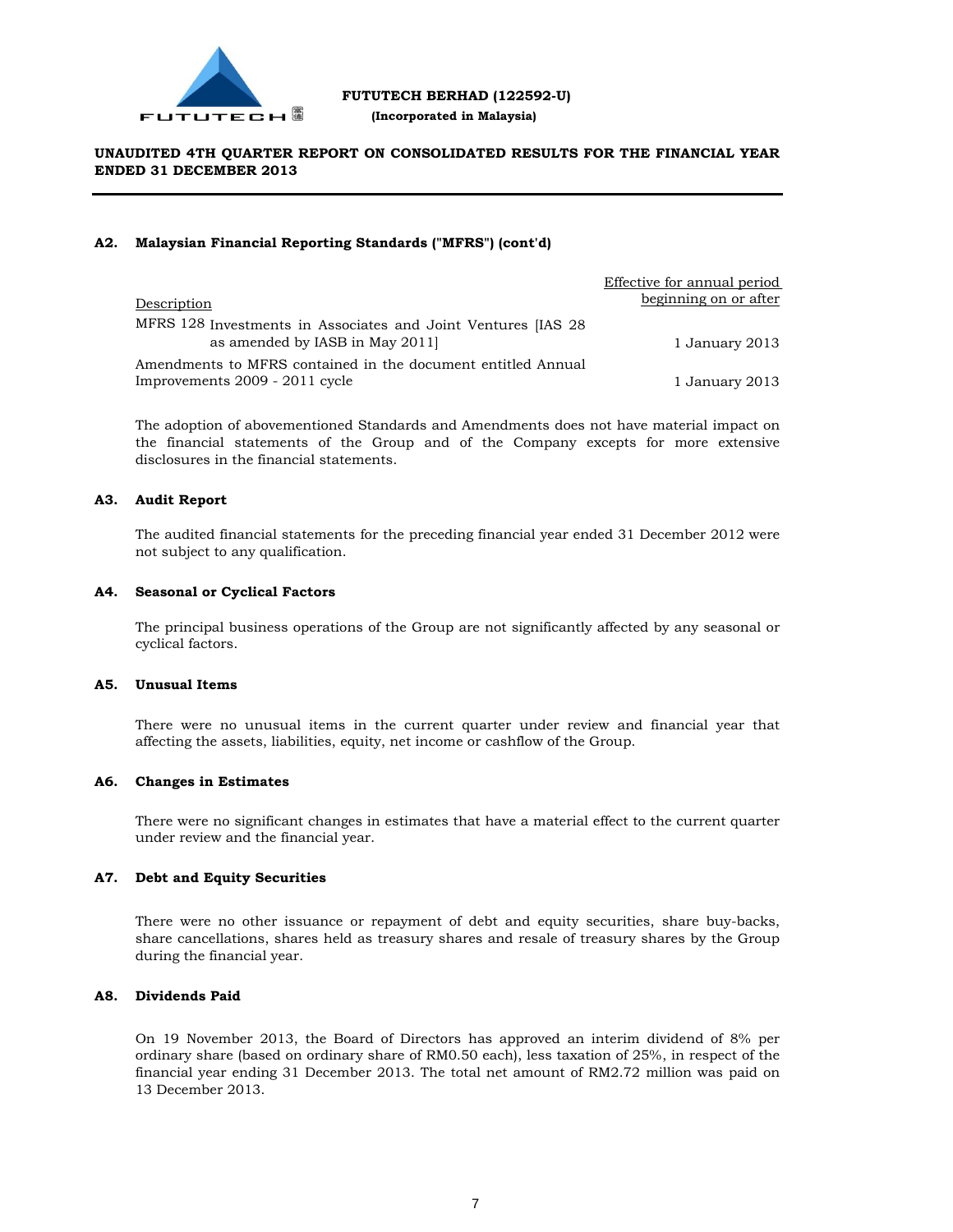

### **A9. Segmental Information**

Proposed UtilisationActual UtilisationUnutilised/ (Over utilised)Intended Utilisation Period from completion (RM) Repayment of Bank Borrowings21,700,000 21,700,0000- Working Capital6,063,178 6,603,178 6,603,178 6,603,178 6,603,178 6,603,178 6,603,178 6,603,178 6,603,178 6,603 Payment of Expenses for  $\Gamma$ 

# **FOR THE FINANCIAL YEAR ENDED 31 DECEMBER 2013**

|                          | Construction<br>(RM'000) | Manufacturing<br>(RM'000) | <b>Others</b><br>(RM'000) | Elimination<br>(RM'000) | <b>Total</b><br>(RM'000) |
|--------------------------|--------------------------|---------------------------|---------------------------|-------------------------|--------------------------|
| External Revenue         | 36,071                   | 5,925                     | $\overline{\phantom{a}}$  |                         | 41,996                   |
| Inter Segment Revenue    | 28,524                   | 6,076                     | $\overline{\phantom{a}}$  | (34,600)                | -                        |
|                          | 64,595                   | 12,001                    |                           | (34,600)                | 41,996                   |
| <b>RESULTS</b>           |                          |                           |                           |                         |                          |
| Segmental Results        | 10,785                   | 830                       | (434)                     |                         | 11,181                   |
| <b>OTHER INFORMATION</b> |                          |                           |                           |                         |                          |
| Segmental Assets         | 64,660                   | 87,593                    | 47,448                    | (91, 942)               | 107,759                  |
| Segmental Liabilities    | 66,094                   | 60,808                    | 53,523                    | (153, 754)              | 26,671                   |

### **FOR THE FINANCIAL YEAR ENDED 31 DECEMBER 2012**

|                          | Construction<br>(RM'000) | Manufacturing<br>(RM'000) | <b>Others</b><br>(RM'000) | Elimination<br>(RM'000) | Total<br>(RM'000) |
|--------------------------|--------------------------|---------------------------|---------------------------|-------------------------|-------------------|
| External Revenue         | 155,309                  | 2,865                     |                           |                         | 158,174           |
| Inter Segment Revenue    | 116,487                  | 14,750                    | $\overline{\phantom{a}}$  | (131, 237)              | -                 |
|                          | 271,796                  | 17,615                    |                           | (131, 237)              | 158,174           |
| <b>RESULTS</b>           |                          |                           |                           |                         |                   |
| Segmental Results        | 24,693                   | (821)                     | (450)                     |                         | 23,422            |
| <b>OTHER INFORMATION</b> |                          |                           |                           |                         |                   |
| Segmental Assets         | 95,206                   | 113,009                   | 36,149                    | (113,706)               | 130,658           |
| Segmental Liabilities    | 128,661                  | 62,333                    | 42,191                    | (175, 159)              | 58,026            |

As the business of the Group is engaged entirely in Malaysia, no reporting by geographical location of operation is presented.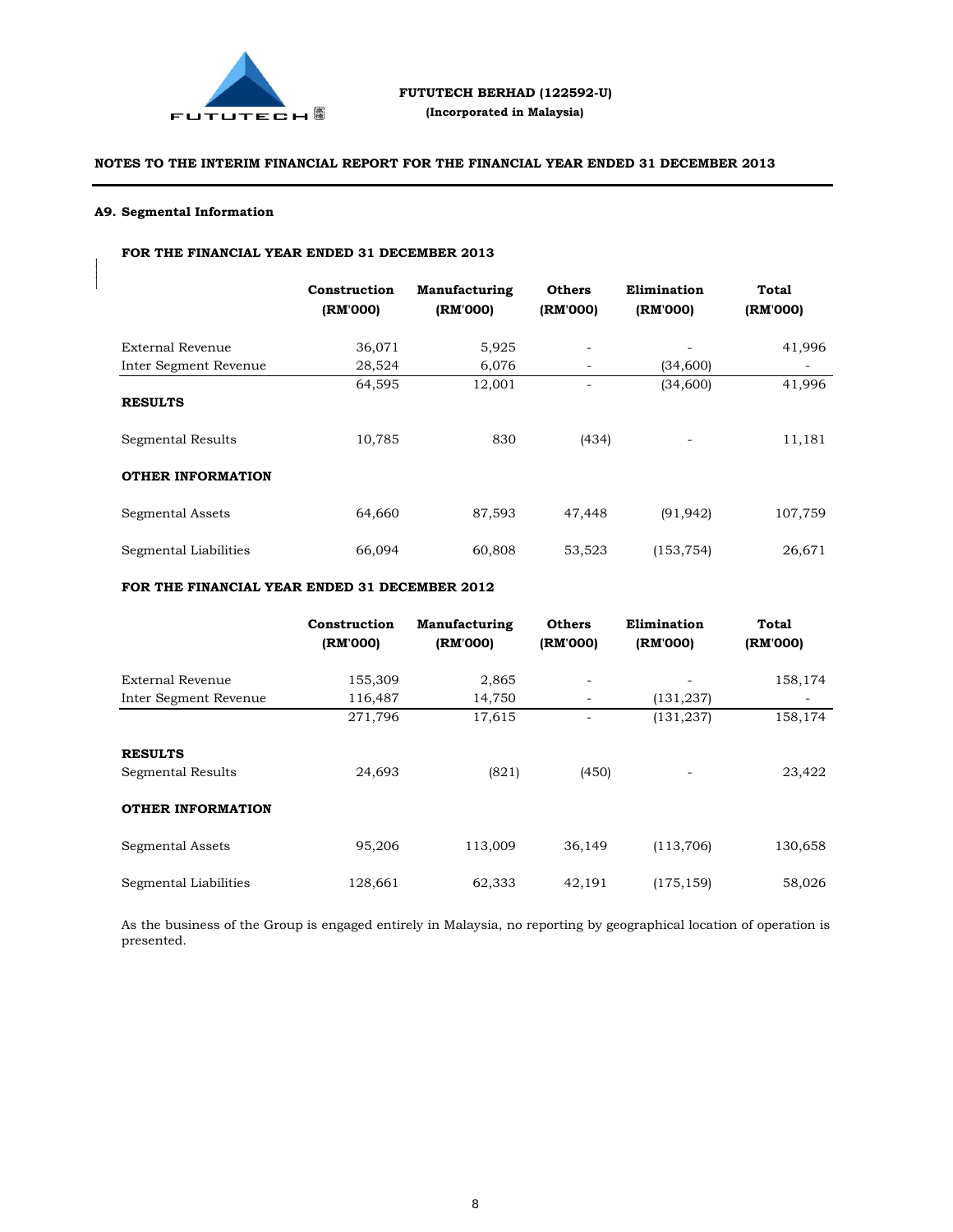

#### **A9. Segmental Information (contd.)**

For management purposes, the Group is organised into business units based on their products and services, and has three (3) reportable operating segments as follow:

(i) Construction - Supply and installation of aluminium and glazing works, stone works, interior fixtures, fittings, lightings, cabinetry and related products, provision of contract workmanship and general building works and related services.

(ii) Manufacturing - Manufacture, assemble, installation and sale of light fittings, furniture, kitchen cabinetry and related products.

(iii) Others - Investment holding, properties development and dormant companies.

#### **Segment performance for the financial year ended 31 December 2013 as compared to corresponding preceding year ended 31 December 2012**

#### **(i) Construction**

The construction segment recorded a revenue of RM36.07 million for the current financial year under review as compared to the corresponding preceding financial year of RM155.31 million. Decrease in revenue recognised in current financial year was mainly due to lower construction activities as two projects have been completed whilst other projects are nearing finalisation or had commenced at the beginning of the current financial year. This is compared to the corresponding preceding year where all projects were in full swing. Segmental profit decreased from RM24.69 million in the corresponding preceding year to segmental profit of RM10.79 million for the current year, representing a decrease of RM13.91 million.

#### **(ii) Manufacturing**

Manufacturing segment recorded a revenue of RM5.93 million for the current financial year as compared to the corresponding preceding year of RM2.87 million. Coupled with the increase in revenue, the segmental result has improved from a loss of RM821 thousand in the corresponding preceding year to a profit of RM830 thousand in the current financial year, representing an increase of approximately RM1.65 million The inter-segment revenue was derived from progressive revenue of manufacturing of kitchen cabinetry and related products to intercompany for construction purpose. These have been eliminated at the group level.

#### **(iii) Others**

Others refer to investment holding, properties development and dormant companies. Segmental loss of RM434 thousand being the operating expenses incurred during the year.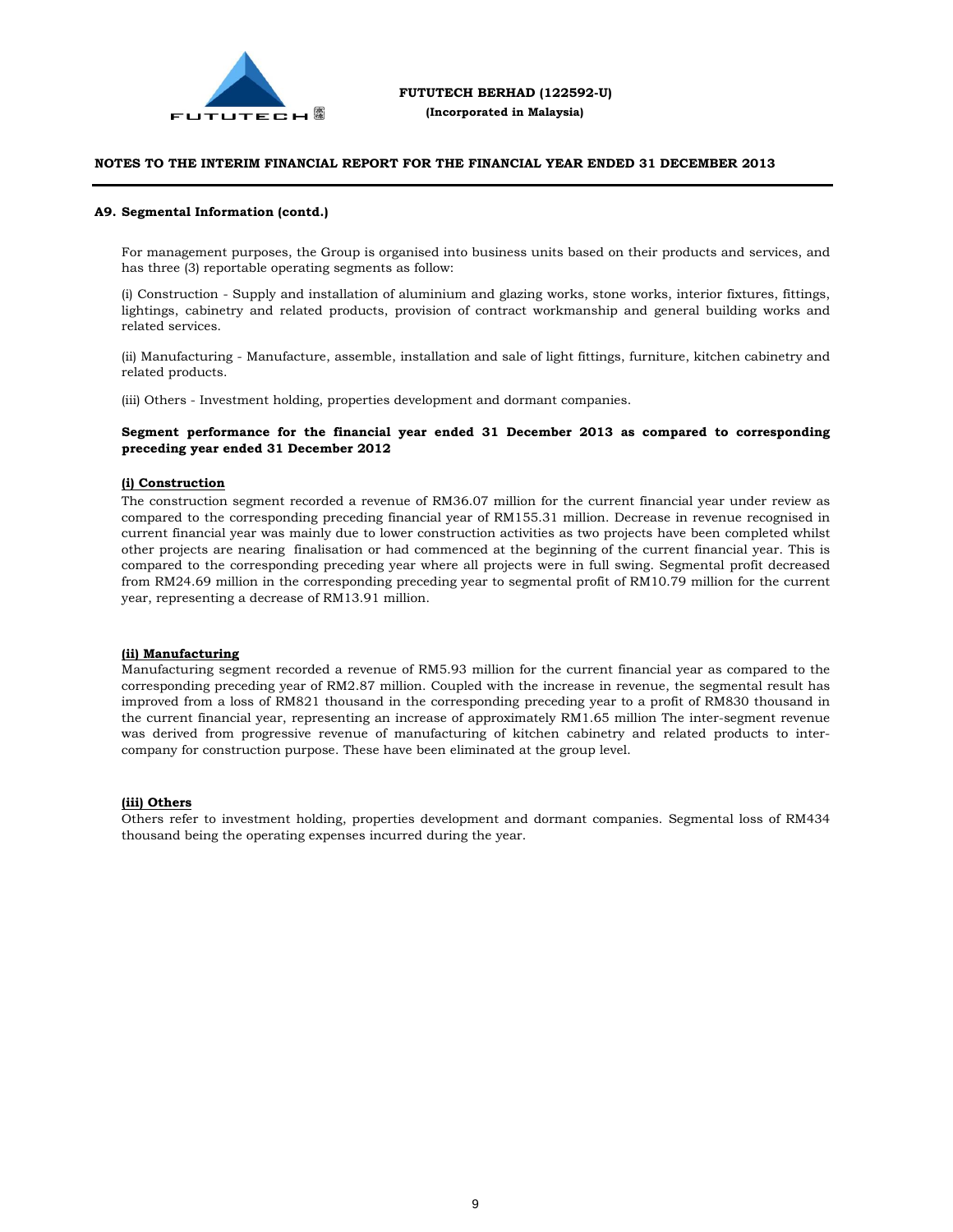

#### **A10. Profit Before Tax**

|                                                                | Individual             | Cumulative<br><b>Quarter</b> |  |
|----------------------------------------------------------------|------------------------|------------------------------|--|
|                                                                | <b>Quarter</b>         |                              |  |
|                                                                | 31.12.2013<br>(RM'000) | 31.12.2013                   |  |
|                                                                |                        | (RM'000)                     |  |
| Amortisation and depreciation of property, plant and equipment | 275                    | 1,077                        |  |
| Interest income                                                | 372                    | 1,754                        |  |
| Realised foreign exchange (gain)/loss                          | (23)                   | 7                            |  |
| Stocks written off                                             | 181                    | 181                          |  |

Other than the above items, there were no exceptional items that affecting the assets, liabilities, equity, net income or cashflow of the Group during the current quarter under review and the financial year.

#### **A11. Subsequent Events**

As at the date of this report, there were no material events subsequent to the balance sheet date that affect the results of the Group for the financial year.

#### **A12. Changes in Composition of the Group**

Saved as disclosed below, there were no changes in the composition of the Group during the financial year.

- a) On 2 July 2013, the Company has acquired two (2) ordinary shares of USD1.00 each in Aurizon Investments Limited ("Aurizon") that incorporated and domiciled in British Virgin Islands, representing 100% of the issued and paid-up share capital of Aurizon for a total consideration of USD2.00.
- b) On 28 August 2013, the Company has incorporated its wholly-owned subsidiary namely, FutuProp Sdn Bhd ("FutuProp"). The authorised share capital of FutuProp is RM400,000 divided into 400,000 ordinary shares of RM1.00 each with a total issued and paid-up share capital of RM2.00 comprising 2 ordinary shares of RM1.00 each. The intended business activity of FutuProp is investment holding. On the same day, FutuProp has acquired two (2) ordinary shares of RM1.00 each in Segi Rancak Sdn Bhd ("SRSB"), representing 100% of the issued and paid-up share capital of SRSB for a total consideration of RM2.00.

#### **A13. Changes in Contingent Liabilities or Contingent Assets**

As at the date of this report, the Company has given corporate guarantees amounting to RM9.26 million for credit facilities granted to certain subsidiary companies or in lieu of performance bond requested by client.

Other than as disclosed above, there were no other changes in the contingent liabilities or assets since the last financial year ended 31 December 2012.

#### **A14. Capital Commitments**

As at the date of this report, the Group has no material capital commitments.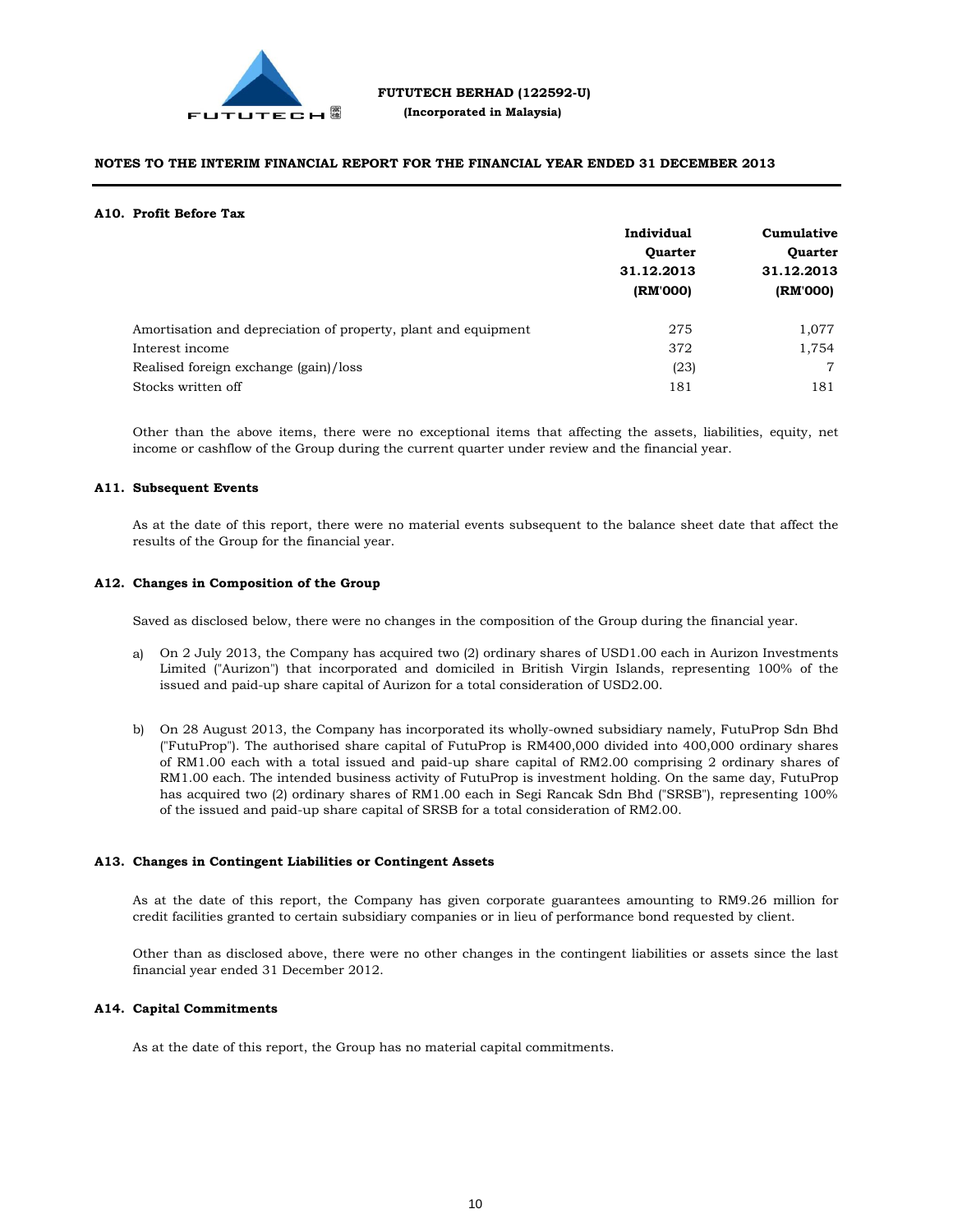

#### **ADDITIONAL INFORMATION REQUIRED BY THE LISTING REQUIREMENTS OF BURSA SECURITIES**

#### **B1. Review of Performance**

For the current individual quarter under review, the Group recorded a revenue of RM10.55 million as compared to the corresponding preceding year individual quarter of RM10.02 million. Profit Before Tax ("PBT") in the corresponding preceding year quarter was higher than PBT in current quarter under review of RM3.43 million by approximately RM1.96 million, as a result of better margin achieved from deliverables of kitchen cabinetry works in the corresponding preceding year quarter.

PBT of the Group for financial year ended 31 December 2013 stood at RM15.00 million, representing a reduction of RM8.83 million as compared to its previous year to date PBT of RM23.83 million. Finalisation of a few construction projects have contributed profits to the current financial year. However, lower construction activities from on-going projects and preliminary expenses incurred in preparation for securing prospective projects has lowered the overall PBT of the current financial year.

#### **B2. Change in Results of Current Quarter Compared to Preceding Quarter**

|                   | Current       | Preceding     |
|-------------------|---------------|---------------|
|                   | Quarter ended | Quarter ended |
|                   | 31.12.2013    | 30.09.2013    |
|                   | (RM'000)      | (RM'000)      |
|                   | 10,551        | 7,044         |
| Revenue           | 3,429         | 2,719         |
| Profit before tax |               |               |

For the current quarter under review, the Group recorded a revenue of RM10.55 million as compared to RM7.04 million in its immediate preceding quarter. PBT has increased marginally by approximately RM710 thousand as a result of preliminary expenses being incurred in preparation for securing prospective projects, amongst others, has lowered the overall PBT.

#### **B3. Current Year Prospects**

The Group's performance remains satisfactory for the year 2013 notwithstanding that the overall Group's revenue and profitability had declined due to the completion and nearing completion of many previous construction projects.

With main activities in 2013 centered on pre-development works on the earlier announced land purchases, we will continue to explore new construction and property development opportunities whilst targeting the launch of the Group's maiden property development projects in 2014.

Barring any unforeseen circumstances, the Group is cautiously optimistic of its overall business performance going forward.

#### **B4. Profit Forecast**

There were no profit forecast prepared or profit guarantee made by the Group.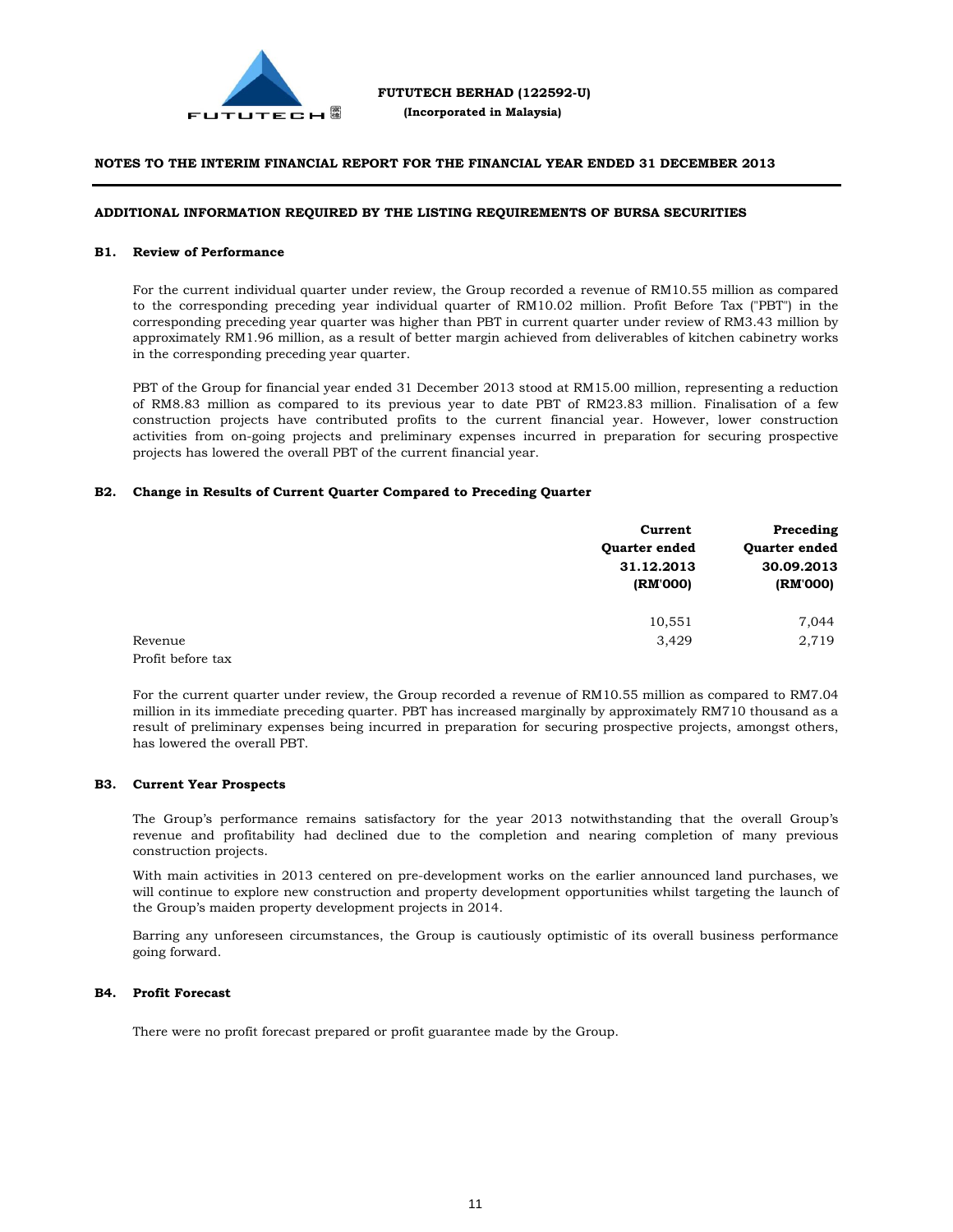

#### **B5. Taxation**

|                                | Individual<br>Quarter<br>31.12.2013<br>(RM'000) | Cumulative<br>Quarter<br>31.12.2013<br>(RM'000) |
|--------------------------------|-------------------------------------------------|-------------------------------------------------|
| Malaysia income tax            |                                                 |                                                 |
| - current year                 | 859                                             | 1,550                                           |
| - in respect of previous years | $\overline{\phantom{a}}$                        | 5                                               |
|                                | 859                                             | 1,555                                           |
| Deferred tax                   |                                                 |                                                 |
| - current year                 | 46                                              | 2,286                                           |
| - in respect of previous years |                                                 | (34)                                            |
|                                | 905                                             | 3,807                                           |

The effective tax rate of the Group for income tax in the current financial year is lower than the statutory tax rate of 25% due mainly to the utilisation of tax losses and capital allowances brought forward.

#### **B6. Quoted Securities**

There were no quoted securities as at the financial year.

#### **B7 Group Borrowings and Debt Securities**

There were no borrowings and debts securities as at the financial year.

#### **B8. Status of Corporate Proposals announced**

On 28 March 2013, the shareholders of the Company have at the Extraordinary General Meeting passed the resolution on proposed acquisition of land by Senandung Raya Sdn Bhd, a wholly-owned subsidiary of the Company, which measuring approximately 35,310 square metres held under PN 48543 Lot 10333 Mukim Bukit Raja, Daerah Petaling Jaya Selangor for a total purchase consideration of RM16,500,000 by way of a show of hands. The details of the proposal was previously disclosed in the interim financial report of the financial year ended 31 December 2012.

Saved as disclosed above, there is no other corporate proposal announced but not complete.

#### **B9. Changes in Material Litigation**

As at the date of this report, there were no pending material litigation for the Group.

#### **B10. Dividends**

No dividend has been declared subsequent to 19 November 2013.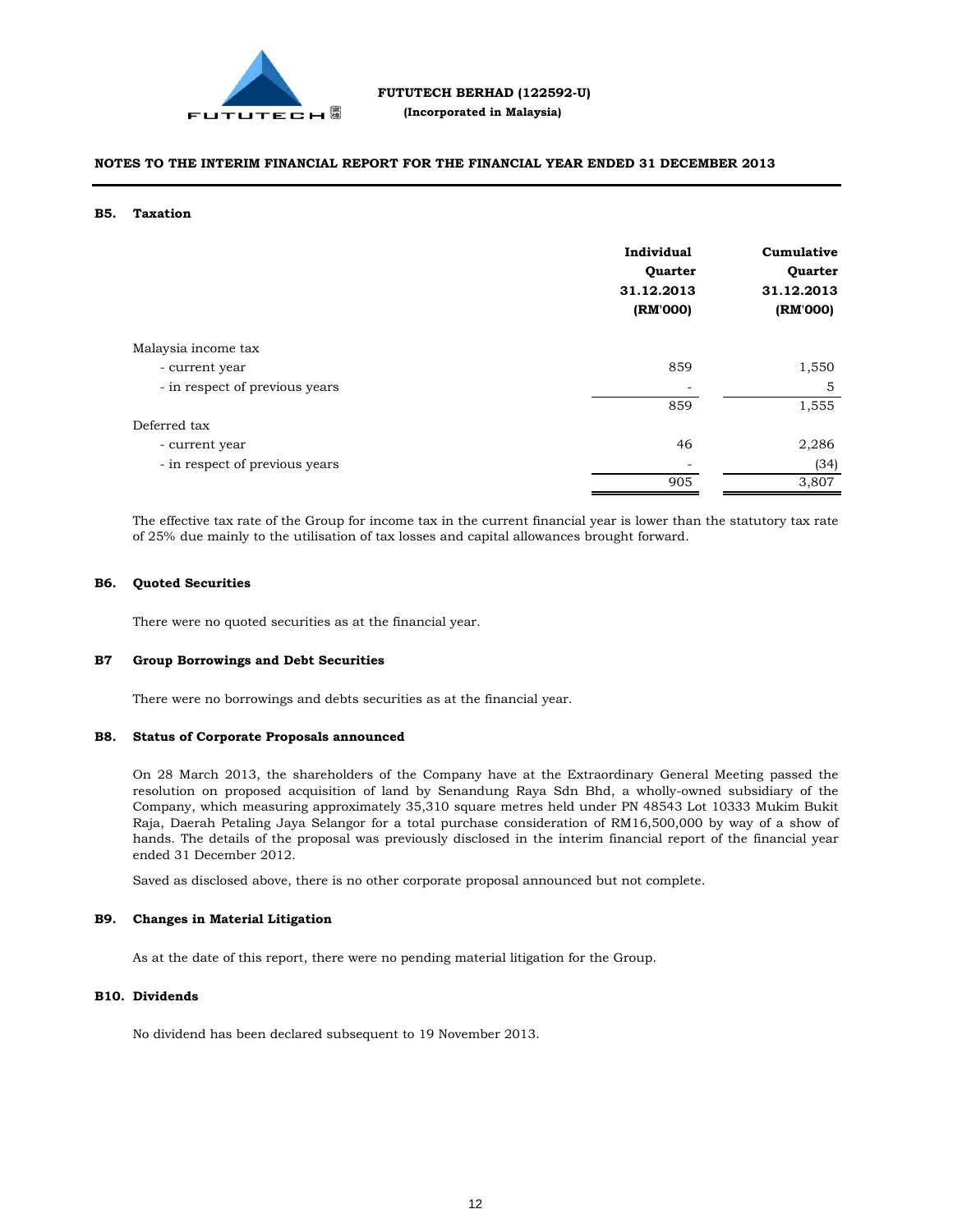

#### **B11. Derivatives and Fair Value Changes of Financial Liabilities**

- (a) There were no derivaties as at the current quarter under review and financial year.
- (b) There were no fair value gain/(loss) on fair value changes of financial liabilities for the current quarter under review and financial year.

### **B12. Sales of unquoted investments and/or properties**

There were no sales of unquoted investments and/or properties as at the financial year.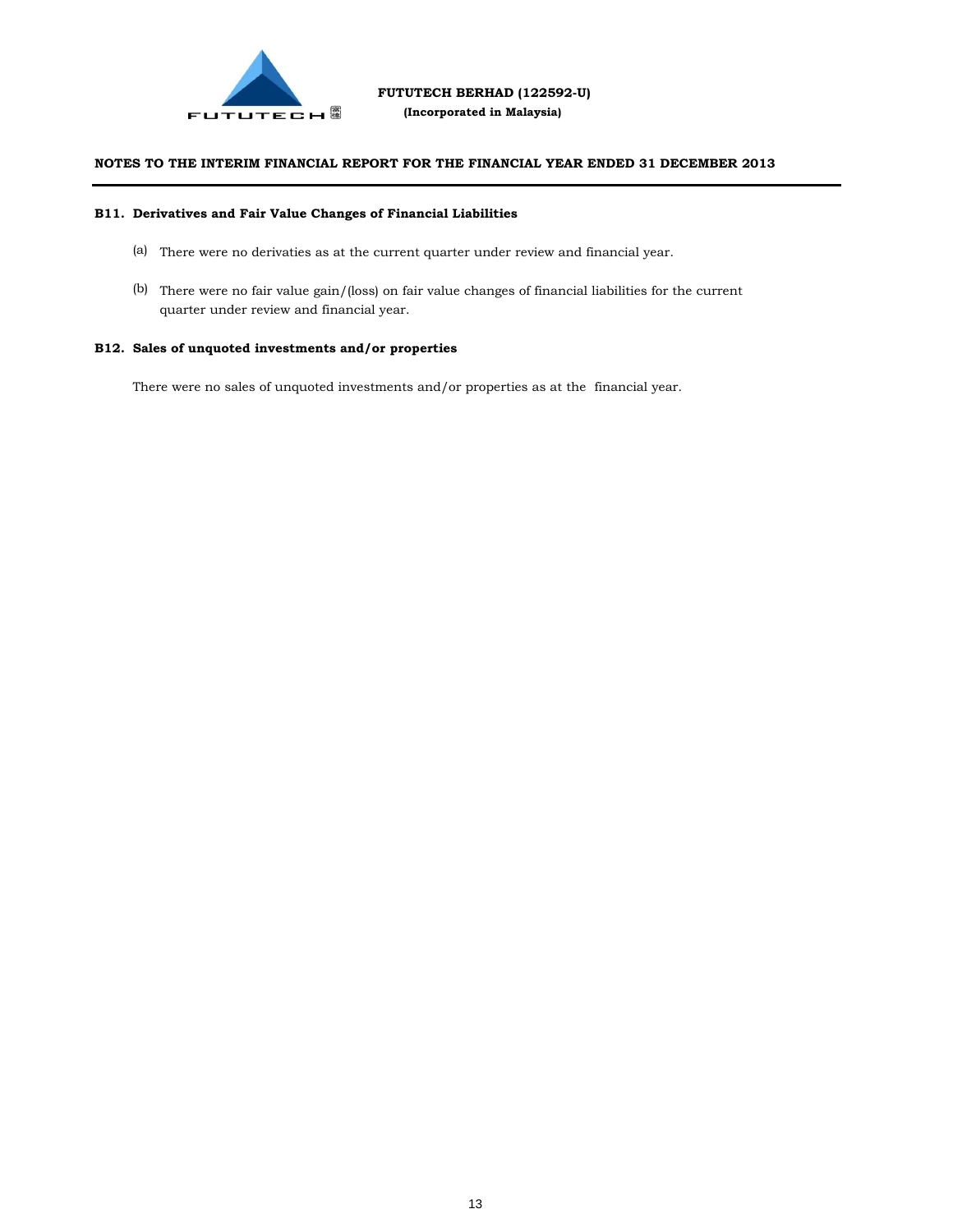

 **(Incorporated in Malaysia)**

# **NOTES TO THE INTERIM FINANCIAL REPORT FOR THE FINANCIAL YEAR ENDED 31 DECEMBER 2013**

#### **B13. Earnings Per Share**

|                                                                                                   | <b>Individual Quarter Ended</b> |            | <b>Cumulative Quarter Ended</b> |            |
|---------------------------------------------------------------------------------------------------|---------------------------------|------------|---------------------------------|------------|
|                                                                                                   | 31.12.2013                      | 31.12.2012 | 31.12.2013                      | 31.12.2012 |
| <b>Earnings</b>                                                                                   |                                 |            |                                 |            |
| Profit attributable to equity holders of the Company<br>(RM'000)                                  | 2,524                           | 6,193      | 11,181                          | 23,422     |
| a) Basic                                                                                          |                                 |            |                                 |            |
| Weighted average number of ordinary shares ('000)                                                 | 90,737                          | 90,737     | 90,737                          | 90,737     |
| Basic Profit per share attributable to equity holders<br>of the Company (Sen)                     | 2.78                            | 6.83       | 12.32                           | 25.81      |
| b) Diluted                                                                                        |                                 |            |                                 |            |
| Weighted average number of ordinary shares<br>$(diluted)$ $(000)$                                 | $N/A^*$                         | $N/A^*$    | $N/A^*$                         | $N/A^*$    |
| Fully diluted earnings / (losses) per share<br>attributable to equity holders of the parent (Sen) | $N/A^*$                         | $N/A^*$    | $N/A^*$                         | $N/A^*$    |

 $N/A^*$   $N/A^*$   $N/A^*$   $N/A^*$   $N/A^*$ 

**\*** *Fully diluted EPS is not calculated as the impact is anti-dilutive*